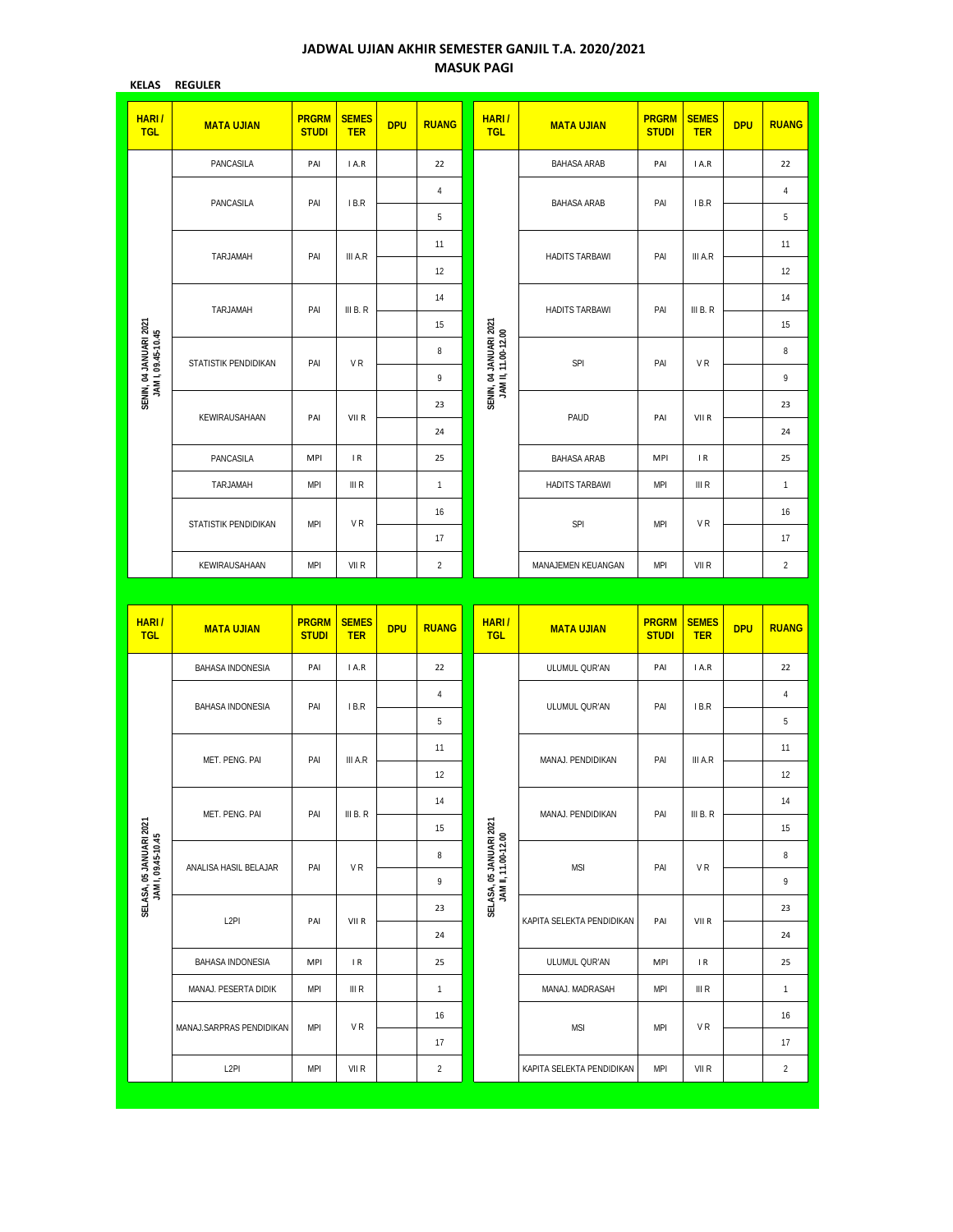| <b>HARI/</b><br><b>TGL</b>                   | <b>MATA UJIAN</b>         | <b>PRGRM</b><br><b>STUDI</b> | <b>SEMES</b><br><b>TER</b> | <b>DPU</b> | <b>RUANG</b>                                 | <b>HARI/</b><br><b>TGL</b>                    | <b>MATA UJIAN</b>     | <b>PRGRM</b><br><b>STUDI</b> | <b>SEMES</b><br><b>TER</b> | <b>DPU</b> | <b>RUANG</b>   |
|----------------------------------------------|---------------------------|------------------------------|----------------------------|------------|----------------------------------------------|-----------------------------------------------|-----------------------|------------------------------|----------------------------|------------|----------------|
|                                              | <b>BAHASA INGGRIS</b>     | PAI                          | I A.R                      |            | 22                                           |                                               | IAD, IBD, ISD         | PAI                          | I A.R                      |            | 22             |
|                                              | <b>BAHASA INGGRIS</b>     | PAI                          | IB.R                       |            | 4                                            |                                               | IAD, IBD, ISD         | PAI                          | IB.R                       |            | 4              |
|                                              |                           |                              |                            |            | 5                                            |                                               |                       |                              |                            |            | 5              |
|                                              | ILMU TAFSIR               | PAI                          | III A.R                    |            | 11                                           |                                               | TRANSLATION           | PAI                          | III A.R                    |            | 11             |
|                                              |                           |                              |                            |            | 12                                           |                                               |                       |                              |                            |            | 12             |
|                                              | <b>ILMU TAFSIR</b>        | PAI                          | III B. R                   |            | 14                                           |                                               | TRANSLATION           | PAI                          | III B. R                   |            | 14             |
|                                              |                           |                              |                            |            | 15                                           |                                               |                       |                              |                            |            | 15             |
| RABU, 06 JANUARI 2021<br>JAM I, 09.45-10.45  | FILSAFAT PENDIDIKAN ISLAM | PAI                          | VR                         | 8          | RABU, 06 JANUARI 2021<br>JAM II, 11.00-12.00 | KAPITA SELEKTA                                | PAI                   | VR                           |                            | 8          |                |
|                                              |                           |                              |                            |            | 9                                            |                                               |                       |                              |                            |            | 9              |
|                                              | ANTES HB                  | PAI                          | VII R                      |            | 23                                           |                                               | SOSIOLOGI PENDIDIKAN  | PAI                          | VII R                      |            | 23             |
|                                              |                           |                              |                            |            | 24                                           |                                               |                       |                              |                            |            | 24             |
|                                              | <b>BAHASA INGGRIS</b>     | <b>MPI</b>                   | $\mathsf{IR}$              |            | 25                                           |                                               | IAD, IBD, ISD         | <b>MPI</b>                   | IR.                        |            | 25             |
|                                              | ILMU TAFSIR               | <b>MPI</b>                   | III R                      |            | $\mathbf{1}$                                 |                                               | TRANSLATION           | <b>MPI</b>                   | III R                      |            | $\mathbf{1}$   |
|                                              | FILSAFAT PENDIDIKAN ISLAM | <b>MPI</b>                   | VR                         |            | 16                                           |                                               | KAPITA SELEKTA        | <b>MPI</b>                   | VR                         |            | 16             |
|                                              |                           |                              |                            |            | 17                                           |                                               |                       |                              |                            |            | 17             |
|                                              | ANTES HB                  | <b>MPI</b>                   | VII R                      |            | $\overline{2}$                               |                                               | SOSIOLOGI PENDIDIKAN  | <b>MPI</b>                   | VII R                      |            | $\overline{2}$ |
|                                              |                           |                              |                            |            |                                              |                                               |                       |                              |                            |            |                |
|                                              |                           |                              |                            |            |                                              |                                               |                       |                              |                            |            |                |
| <b>HARI/</b><br><b>TGL</b>                   | <b>MATA UJIAN</b>         | <b>PRGRM</b><br><b>STUDI</b> | <b>SEMES</b><br><b>TER</b> | <b>DPU</b> | <b>RUANG</b>                                 | <b>HARI/</b><br><b>TGL</b>                    | <b>MATA UJIAN</b>     | <b>PRGRM</b><br><b>STUDI</b> | <b>SEMES</b><br><b>TER</b> | <b>DPU</b> | <b>RUANG</b>   |
|                                              | DASAR DASAR PENDIDIKAN    | PAI                          | I A.R                      |            | 22                                           |                                               | PERBANDINGAN MAZHAB   | PAI                          | I A.R                      |            | 22             |
|                                              | DASAR DASAR PENDIDIKAN    | PAI                          | IB.R                       |            | 4                                            |                                               | PERBANDINGAN MAZHAB   | PAI                          | IB.R                       |            | 4              |
|                                              |                           |                              |                            |            | 5                                            |                                               |                       |                              |                            |            | 5              |
|                                              | MEDIA PEMBELAJARAN PAI    | PAI                          | III A.R                    |            | 11                                           |                                               | PSIKOLOGI AGAMA       | PAI                          | III A.R                    |            | 11             |
|                                              |                           |                              |                            |            | 12                                           |                                               |                       |                              |                            |            | 12             |
|                                              | MEDIA PEMBELAJARAN PAI    | PAI                          | III B. R                   |            | 14                                           |                                               | PSIKOLOGI AGAMA       | PAI                          | III B. R                   |            | 14             |
|                                              |                           |                              |                            |            | 15                                           |                                               |                       |                              |                            |            | 15             |
|                                              | <b>ILMU KALAM</b>         | PAI                          | VR                         |            | 8                                            |                                               | KOMUNIKASI PENDIDIKAN | PAI                          | VR                         |            | 8              |
|                                              |                           |                              |                            |            | 9                                            |                                               |                       |                              |                            |            | 9              |
| KAMIS, 07 JANUARI 2021<br>JAM I, 09.45-10.45 | DESAIN PEMBELAJARAN       | PAI                          | VII R                      |            | 23                                           | KAMIS, 07 JANUARI 2021<br>JAM II, 11.00-12.00 | EVA. PEMBELAJARAN PAI | PAI                          | VII R                      |            | 23             |
|                                              |                           |                              |                            |            | 24                                           |                                               |                       |                              |                            |            | 24             |
|                                              | DASAR DASAR MANAJEMEN     | MPI                          | $\mathsf{IR}$              |            | 25                                           |                                               | PERBANDINGAN MAZHAB   | <b>MPI</b>                   | IR                         |            | 25             |
|                                              | MEDIA PEMBELAJARAN PAI    | MPI                          | III R                      |            | $\mathbf{1}$                                 |                                               | PSIKOLOGI AGAMA       | <b>MPI</b>                   | III R                      |            | 1              |
|                                              | ILMU KALAM                | <b>MPI</b>                   | VR                         |            | 16                                           |                                               | KOMUNIKASI PENDIDIKAN | MPI                          | VR                         |            | 16             |
|                                              |                           |                              |                            |            | 17                                           |                                               |                       |                              |                            |            | 17             |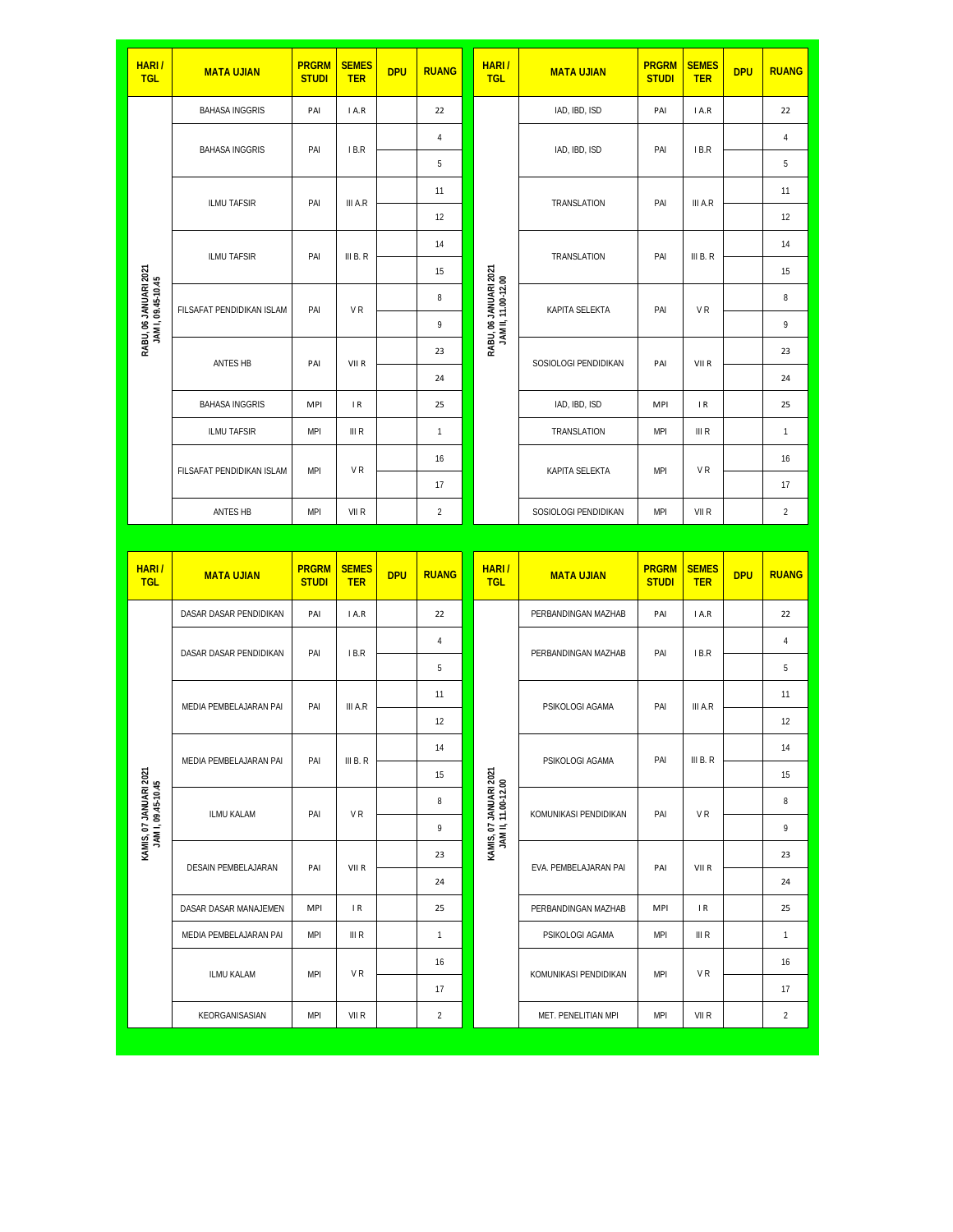| HARI/<br><b>TGL</b>                          | <b>MATA UJIAN</b>    | <b>PRGRM</b><br><b>STUDI</b> | <b>SEMES</b><br><b>TER</b> | <b>DPU</b> | <b>RUANG</b>                    |                                               | <b>HARI/</b><br><b>TGL</b> | <b>MATA UJIAN</b>      | <b>PRGRM</b><br><b>STUDI</b> | <b>SEMES</b><br><b>TER</b> | <b>DPU</b> | <b>RUANG</b> |
|----------------------------------------------|----------------------|------------------------------|----------------------------|------------|---------------------------------|-----------------------------------------------|----------------------------|------------------------|------------------------------|----------------------------|------------|--------------|
|                                              | PSIKOLOGI PENDIDIKAN | PAI                          | I A.R                      |            | 22                              |                                               |                            | FILSAFAT UMUM          | PAI                          | IA.R                       |            | 22           |
|                                              | PSIKOLOGI PENDIDIKAN | PAI                          | IB.R                       |            | $\overline{4}$<br>FILSAFAT UMUM | PAI                                           | IB.R                       |                        | $\overline{4}$               |                            |            |              |
|                                              |                      |                              |                            |            | 5                               |                                               |                            |                        |                              |                            |            | 5            |
|                                              | ADM PENDIDIKAN       | PAI                          | III A.R                    |            | 11                              |                                               |                            | USHUL FIQH             | PAI                          | III A.R                    |            | 11           |
|                                              |                      |                              |                            |            | 12                              |                                               |                            |                        |                              |                            |            | 12           |
|                                              | ADM PENDIDIKAN       | PAI                          | III B. R                   |            | 14                              |                                               |                            | USHUL FIQH             | PAI                          | III B. R                   |            | 14           |
|                                              |                      |                              |                            |            | 15                              |                                               |                            |                        |                              |                            |            | 15           |
| SENIN, 11 JANUARI 2021<br>JAM I, 09.45-10.45 | ETIKA PROFESI GURU   | PAI                          | V <sub>R</sub>             |            | 8                               |                                               |                            | PSIKOLOGI PEMBELAJARAN | PAI                          | <b>VR</b>                  |            | 8            |
|                                              |                      |                              |                            |            | 9                               | SENIN, 11 JANUARI 2021<br>JAM II, 11.00-12.00 |                            |                        |                              |                            |            | 9            |
|                                              |                      |                              |                            |            |                                 |                                               |                            |                        |                              |                            |            |              |
|                                              | PSIKOLOGI PENDIDIKAN | <b>MPI</b>                   | IR                         |            | 25                              |                                               |                            | FILSAFAT UMUM          | <b>MPI</b>                   | IR                         |            | 25           |
|                                              | ADM MADRASAH         | <b>MPI</b>                   | III R                      |            | $\mathbf{1}$                    |                                               |                            |                        |                              |                            |            |              |
|                                              | ETIKA PROFESI GURU   |                              |                            |            | 16                              |                                               |                            | MANAJ, PEMBIAYAAN      | <b>MPI</b>                   | V <sub>R</sub>             |            | 16           |
|                                              |                      |                              | <b>VR</b><br><b>MPI</b>    |            | 17                              |                                               |                            |                        |                              |                            |            | 17           |
|                                              | MANAJ. SARPRAS       | <b>MPI</b>                   | VII R                      |            | $\overline{2}$                  |                                               |                            |                        |                              |                            |            |              |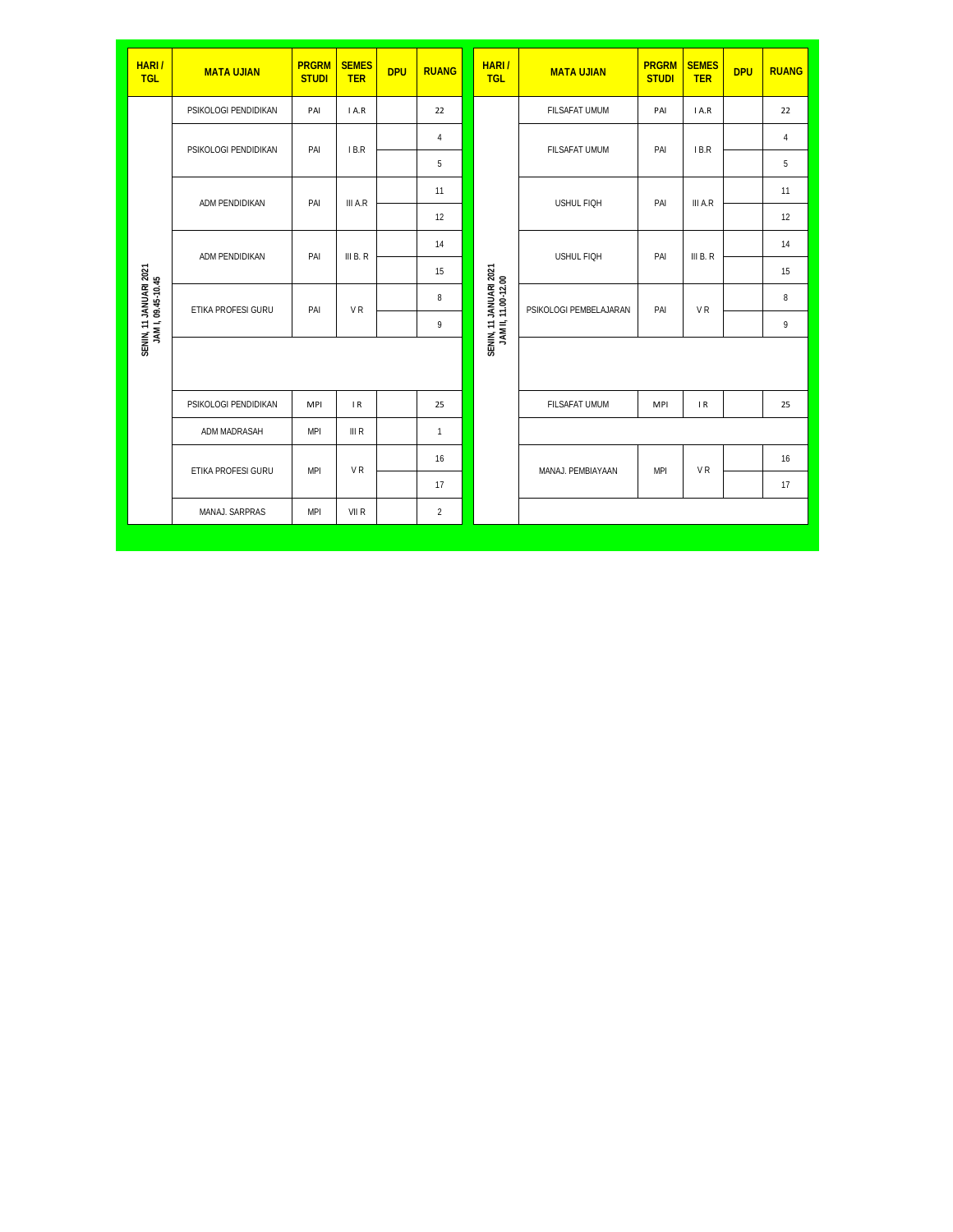## **JADWAL UJIAN AKHIR SEMESTER GANJIL T.A. 2020/2021 MASUK SORE**

| <b>KELAS</b>                                   | <b>REGULER</b>                       |                              |                            |            |                |  |                                               |                                      |                              |                            |            |                |
|------------------------------------------------|--------------------------------------|------------------------------|----------------------------|------------|----------------|--|-----------------------------------------------|--------------------------------------|------------------------------|----------------------------|------------|----------------|
| HARI/<br><b>TGL</b>                            | <b>MATA UJIAN</b>                    | <b>PRGRM</b><br><b>STUDI</b> | <b>SEMES</b><br><b>TER</b> | <b>DPU</b> | <b>RUANG</b>   |  | HARI/<br><b>TGL</b>                           | <b>MATA UJIAN</b>                    | <b>PRGRM</b><br><b>STUDI</b> | <b>SEMES</b><br><b>TER</b> | <b>DPU</b> | <b>RUANG</b>   |
|                                                | PANCASILA                            | <b>HES</b>                   | IR                         |            | 15             |  |                                               | <b>BAHASA ARABI</b>                  | <b>HFS</b>                   | IR                         |            | 15             |
|                                                | STATISTIKA EKONOMI                   | <b>HES</b>                   | III R                      |            | 14             |  |                                               | <b>BAHASA ARAB III</b>               | <b>HES</b>                   | III R                      |            | 14             |
|                                                | MUOARANAH MAZAHIB FI AI<br>MUAMALAT  | <b>HES</b>                   | V <sub>R</sub>             |            | $\overline{2}$ |  |                                               | <b>HUKUM ACARA PA</b>                | <b>HES</b>                   | V <sub>R</sub>             |            | $\overline{2}$ |
|                                                | PRAKTIKUM HISAB RUKYAT               | <b>HFS</b>                   | VII R                      |            | 1              |  |                                               | <b>KLINIS HUKUM</b>                  | <b>HES</b>                   | VII R                      |            | $\mathbf{1}$   |
|                                                | PANCASILA                            | <b>HKI</b>                   | IR                         |            | 24             |  |                                               | <b>BAHASA ARABI</b>                  | <b>HKI</b>                   | IR                         |            | 24             |
|                                                | STATISTIKA HUKUM                     | <b>HKI</b>                   | III R                      |            | 12             |  | SENIN, 04 JANUARI 2021<br>JAM IV, 14.45-15.45 | <b>BAHASA ARAB III</b>               | <b>HKI</b>                   | III R                      |            | 12             |
| SENIN, 04 JANUARI 2021<br>JAM III, 13.30-14.30 | MUOARANAH MAZAHIB FI AL<br>MUNAKAHAT | <b>HKI</b>                   | VR                         |            | 11             |  |                                               | <b>HUKUM ACARA PA</b>                | <b>HKI</b>                   | V <sub>R</sub>             |            | 11             |
|                                                | PRAKTIKUM HISAB RUKYAT               | <b>HKI</b>                   | VII R                      |            | 25             |  |                                               | <b>KLINIS HUKUM</b>                  | <b>HKI</b>                   | VII R                      |            | 25             |
|                                                | PANCASILA                            | KPI                          | IR                         |            | 23             |  |                                               | <b>BAHASA ARABI</b>                  | <b>KPI</b>                   | IR                         |            | 23             |
|                                                | SEJARAH DAKWAH I                     | <b>KPI</b>                   | III R                      |            | 22             |  |                                               | <b>BAHASA ARAB LAB</b>               | <b>KPI</b>                   | III R                      |            | 22             |
|                                                | PATOLOGI SOSIAL                      | <b>KPI</b>                   | V <sub>R</sub>             |            | 5              |  |                                               | DAKWAH LINTAS AGAMA<br><b>BUDAYA</b> | KPI                          | V <sub>R</sub>             |            | 5              |
|                                                | STATISTIK DAKWAH                     | KPI                          | VII R                      |            | 4              |  |                                               | DAKWAH LINTAS AGAMA<br><b>BUDAYA</b> | <b>KPI</b>                   | VII R                      |            | $\overline{4}$ |

|                                                 | PANCASILA                                | <b>HKI</b>                   | 1R                         |            | 24             |                                                | BAHASA ARAB I                                 | <b>HKI</b>                   | 1 R                                  |            | 24             |
|-------------------------------------------------|------------------------------------------|------------------------------|----------------------------|------------|----------------|------------------------------------------------|-----------------------------------------------|------------------------------|--------------------------------------|------------|----------------|
|                                                 | STATISTIKA HUKUM                         | <b>HKI</b>                   | III R                      |            | 12             |                                                | <b>BAHASA ARAB III</b>                        | <b>HKI</b>                   | III R                                |            | 12             |
| SENIN, 04 JANUARI 2021<br>JAM III, 13.30-14.30  | MUQARANAH MAZAHIB FI AL<br>MUNAKAHAT     | <b>HKI</b>                   | V <sub>R</sub>             |            | 11             | SENIN, 04 JANUARI 2021<br>JAM IV, 14.45-15.45  | HUKUM ACARA PA                                | <b>HKI</b>                   | VR                                   |            | 11             |
|                                                 | PRAKTIKUM HISAB RUKYAT                   | <b>HKI</b>                   | VII R                      |            | 25             |                                                | <b>KLINIS HUKUM</b>                           | <b>HKI</b>                   | VII R                                |            | 25             |
|                                                 | PANCASILA                                | KPI                          | IR                         |            | 23             |                                                | <b>BAHASA ARAB I</b>                          | KPI                          | IR                                   |            | 23             |
|                                                 | SEJARAH DAKWAH I                         | KPI                          | III R                      |            | 22             |                                                | <b>BAHASA ARAB LAB</b>                        | KPI                          | III R                                |            | 22             |
|                                                 | PATOLOGI SOSIAL                          | KPI                          | VR                         |            | 5              |                                                | DAKWAH LINTAS AGAMA<br><b>BUDAYA</b>          | KPI                          | VR                                   |            | 5              |
|                                                 | STATISTIK DAKWAH                         | KPI                          | VII R                      |            | 4              |                                                | DAKWAH LINTAS AGAMA<br>BUDAYA                 | KPI                          | VII R                                |            | 4              |
|                                                 |                                          |                              |                            |            |                |                                                |                                               |                              |                                      |            |                |
|                                                 |                                          |                              |                            |            |                |                                                |                                               |                              |                                      |            |                |
| HARI/<br><b>TGL</b>                             | <b>MATA UJIAN</b>                        | <b>PRGRM</b><br><b>STUDI</b> | <b>SEMES</b><br><b>TER</b> | <b>DPU</b> | <b>RUANG</b>   | HARI/<br><b>TGL</b>                            | <b>MATA UJIAN</b>                             | <b>PRGRM</b><br><b>STUDI</b> | <b>SEMES</b><br><b>TER</b>           | <b>DPU</b> | <b>RUANG</b>   |
|                                                 | <b>BAHASA INDONESIA</b>                  | <b>HES</b>                   | IR                         |            | 15             |                                                | ULUMUL QUR'AN                                 | <b>HES</b>                   | IR                                   |            | 15             |
|                                                 | MUQARANAH MAZHAHIB FI AL<br><b>USHUL</b> | <b>HES</b>                   | III R                      |            | 14             |                                                | SPI                                           | <b>HES</b>                   | $\ensuremath{\mathsf{III}}\xspace$ R |            | 14             |
|                                                 | PERADILAN AGAMA DI<br><b>INDONESIA</b>   | <b>HES</b>                   | VR                         |            | $\overline{2}$ |                                                | HUKUM PERKAWINAN ISLAM DI<br><b>INDONESIA</b> | <b>HES</b>                   | VR                                   |            | $\overline{2}$ |
|                                                 | BISNIS DAN KEWIRAUSAHAAN                 | <b>HES</b>                   | VII R                      |            | $\mathbf{1}$   |                                                | ETIKA PROFESI HUKUM BISNIS                    | <b>HES</b>                   | VII R                                |            | $\mathbf{1}$   |
|                                                 | <b>BAHASA INDONESIA</b>                  | <b>HKI</b>                   | IR                         |            | 24             |                                                | ULUMUL QUR'AN                                 | <b>HKI</b>                   | IR                                   |            | 24             |
|                                                 | MUQARANAH MAZHAHIB FI AL<br><b>USHUL</b> | <b>HKI</b>                   | III R                      |            | 12             |                                                | SPI                                           | <b>HKI</b>                   | III R                                |            | 12             |
|                                                 | PERADILAN AGAMA DI<br><b>INDONESIA</b>   | <b>HKI</b>                   | VR                         |            | 11             |                                                | AKUNTANSI SYARI'AH                            | <b>HKI</b>                   | VR                                   |            | 11             |
| SELASA, 05 JANUARI 2021<br>JAM III, 13.30-14.30 | BISNIS DAN KEWIRAUSAHAAN                 | <b>HKI</b>                   | VII R                      |            | 25             | SELASA, 05 JANUARI 2021<br>JAM IV, 14.45-15.45 | ETIKA PROFESI HUKUM                           | <b>HKI</b>                   | VII R                                |            | 25             |
|                                                 | <b>BAHASA INDONESIA</b>                  | KPI                          | IR                         |            | 23             |                                                | ULUMUL QUR'AN                                 | KPI                          | $\mathsf{IR}$                        |            | 23             |
|                                                 | KOMUNIKASI ISLAM                         | KPI                          | III R                      |            | 22             |                                                | ILMU DAKWAH                                   | KPI                          | III R                                |            | 22             |
|                                                 | <b>DESAIN GRAFIS</b>                     | KPI                          | VR                         |            | 5              |                                                | PUBLIK RELATION                               | KPI                          | V <sub>R</sub>                       |            | 5              |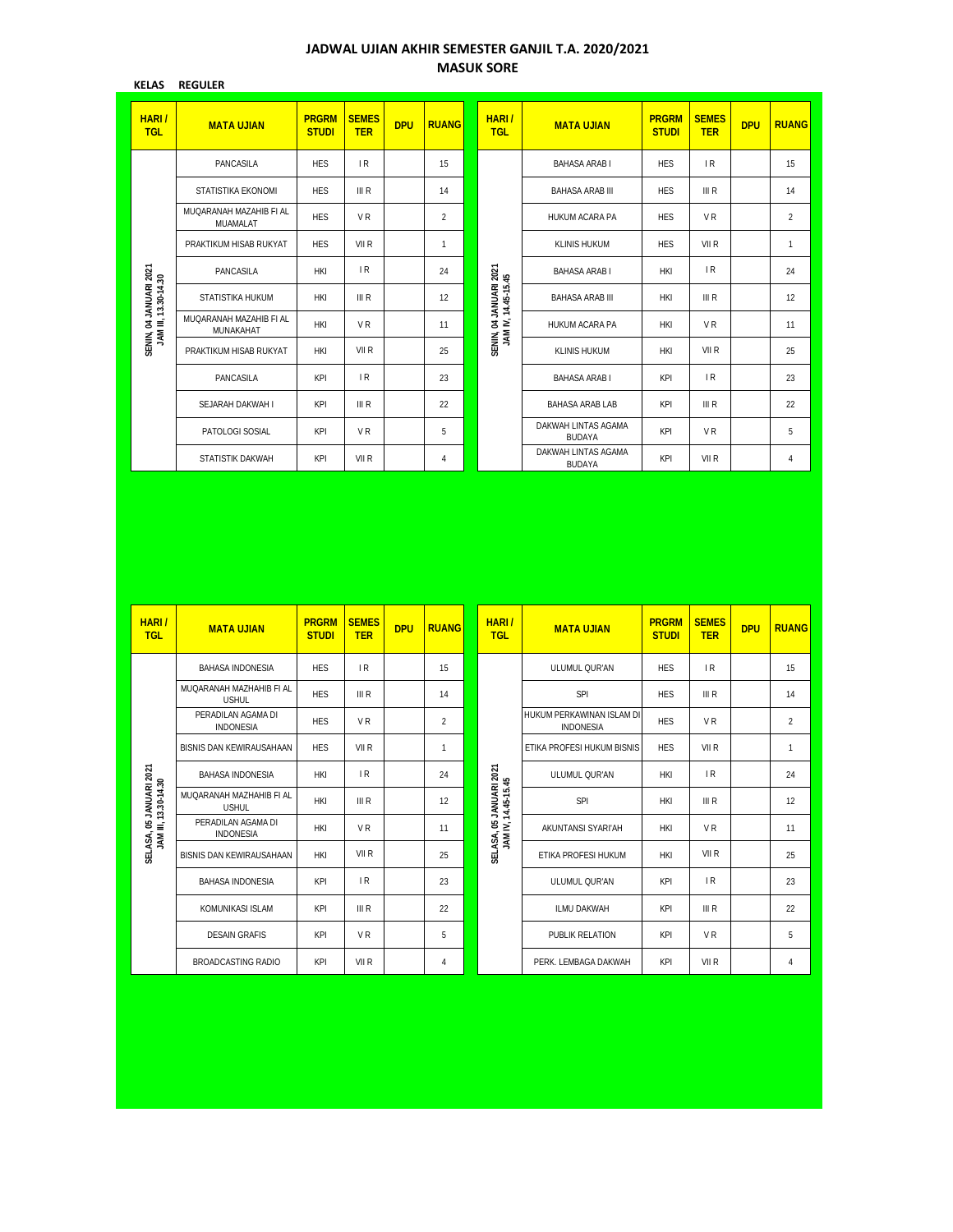| HARI/<br><b>TGL</b>                           | <b>MATA UJIAN</b>         | <b>PRGRM</b><br><b>STUDI</b> | <b>SEMES</b><br><b>TER</b> | <b>DPU</b> | <b>RUANG</b>   |  | HARI/<br><b>TGL</b>                          | <b>MATA UJIAN</b>                      | <b>PRGRM</b><br><b>STUDI</b> | <b>SEMES</b><br><b>TER</b> | <b>DPU</b> | <b>RUANG</b>   |
|-----------------------------------------------|---------------------------|------------------------------|----------------------------|------------|----------------|--|----------------------------------------------|----------------------------------------|------------------------------|----------------------------|------------|----------------|
|                                               | <b>BAHASA INGGRIS I</b>   | <b>HES</b>                   | IR                         |            | 15             |  |                                              | PENGANTAR III & TH<br><b>INDONESIA</b> | <b>HES</b>                   | IR                         |            | 15             |
|                                               | <b>BAHASA INGGRIS III</b> | <b>HES</b>                   | III R                      |            | 14             |  |                                              | <b>FIKIH MAWARIS</b>                   | <b>HES</b>                   | III R                      |            | 14             |
|                                               | EKONOMI KELUARGA          | <b>HES</b>                   | <b>VR</b>                  |            | $\overline{2}$ |  |                                              | METODE PENELITIAN<br>KUALITATIF        | <b>HES</b>                   | <b>VR</b>                  |            | $\overline{2}$ |
|                                               |                           |                              |                            |            |                |  |                                              |                                        |                              |                            |            |                |
|                                               | <b>BAHASA INGGRIS I</b>   | <b>HKI</b>                   | IR                         |            | 24             |  |                                              | PENGANTAR III & TH<br><b>INDONESIA</b> | <b>HKI</b>                   | IR                         |            | 24             |
|                                               | <b>BAHASA INGGRIS III</b> | <b>HKI</b>                   | III R                      |            | 12             |  | RABU, 06 JANUARI 2021<br>JAM IV, 14.45-15.45 | <b>FIKIH MAWARIS</b>                   | <b>HKI</b>                   | III R                      |            | 12             |
| RABU, 06 JANUARI 2021<br>JAM III, 13.30-14.30 | MANAJEMEN SYARI'AH        | <b>HKI</b>                   | <b>VR</b>                  |            | 11             |  |                                              | METODE PENELITIAN<br>KUALITATIF        | <b>HKI</b>                   | <b>VR</b>                  |            | 11             |
|                                               |                           |                              |                            |            |                |  |                                              |                                        |                              |                            |            |                |
|                                               | <b>BAHASA INGGRIS I</b>   | KPI                          | IR                         |            | 23             |  |                                              | IAD, IBD, ISD                          | KPI                          | IR                         |            | 23             |
|                                               | <b>BAHASA INGGRIS LAB</b> | KPI                          | III R                      |            | 22             |  |                                              | PSIKOLOGI DAKWAH                       | KPI                          | III R                      |            | 22             |
|                                               | PPMDI                     | KPI                          | V <sub>R</sub>             |            | 5              |  |                                              | MANAJEMEN MASJID                       | KPI                          | V <sub>R</sub>             |            | 5              |
|                                               | PPMDI                     | KPI                          | VII R                      |            | 4              |  |                                              | PERIKLANAN                             | KPI                          | VII R                      |            | $\overline{4}$ |

| HARI/<br><b>TGL</b>                            | <b>MATA UJIAN</b>                     | <b>PRGRM</b><br><b>STUDI</b> | <b>SEMES</b><br><b>TER</b> | <b>DPU</b> | <b>RUANG</b>   |  | HARI/<br><b>TGL</b>                           | <b>MATA UJIAN</b>                          | <b>PRGRM</b><br><b>STUDI</b> | <b>SEMES</b><br><b>TER</b> | <b>DPU</b> | <b>RUANG</b>   |
|------------------------------------------------|---------------------------------------|------------------------------|----------------------------|------------|----------------|--|-----------------------------------------------|--------------------------------------------|------------------------------|----------------------------|------------|----------------|
|                                                | DASAR DASAR EKONOMI<br><b>ISLAM</b>   | <b>HES</b>                   | IR                         |            | 15             |  |                                               | TAUHID ILMU KALAM                          | <b>HFS</b>                   | IR                         |            | 15             |
|                                                | EKONOMI MIKRO ISLAM                   | <b>HES</b>                   | III R                      |            | 14             |  |                                               | HUKUM PERDATA IDLAM DI<br><b>INDONESIA</b> | <b>HES</b>                   | III R                      |            | 14             |
|                                                | <b>FIKIH JINAYAT</b>                  | <b>HES</b>                   | V <sub>R</sub>             |            | $\overline{2}$ |  |                                               | <b>QAWAID FIQHIYAH</b>                     | <b>HES</b>                   | V <sub>R</sub>             |            | $\overline{2}$ |
|                                                |                                       |                              |                            |            |                |  |                                               |                                            |                              |                            |            |                |
|                                                | PRANATA SOSIAL ISLAM                  | <b>HKI</b>                   | IR                         |            | 24             |  |                                               | TAUHID ILMU KALAM                          | <b>HKI</b>                   | IR                         |            | 24             |
| KAMIS, 07 JANUARI 2021<br>JAM III, 13.30-14.30 | PERK. PEMIKIRAN HUKUM<br><b>ISLAM</b> | <b>HKI</b>                   | III R                      |            | 12             |  | KAMIS, 07 JANUARI 2021<br>JAM IV, 14.45-15.45 | HUKUM PERDATA IDLAM DI<br><b>INDONESIA</b> | <b>HKI</b>                   | III R                      |            | 12             |
|                                                | FIKIH JINAYAT                         | <b>HKI</b>                   | VR                         |            | 11             |  |                                               | <b>MASAIL FIOHIYAH</b>                     | <b>HKI</b>                   | V <sub>R</sub>             |            | 11             |
|                                                |                                       |                              |                            |            |                |  |                                               |                                            |                              |                            |            |                |
|                                                | <b>ILMU KOMUNIKASI</b>                | KPI                          | IR                         |            | 23             |  |                                               | STUDY KEISLAMAN                            | KPI                          | IR                         |            | 23             |
|                                                | <b>ILMU KOMUNIKASI</b>                | KPI                          | III R                      |            | 22             |  |                                               | <b>TAFSIR</b>                              | KPI                          | III R                      |            | 22             |
|                                                | MANAJEMEN DAKWAH                      | KPI                          | <b>VR</b>                  |            | 5              |  |                                               | <b>PSRTVF</b>                              | KPI                          | <b>VR</b>                  |            | 5              |
|                                                |                                       |                              |                            |            |                |  |                                               |                                            |                              |                            |            |                |